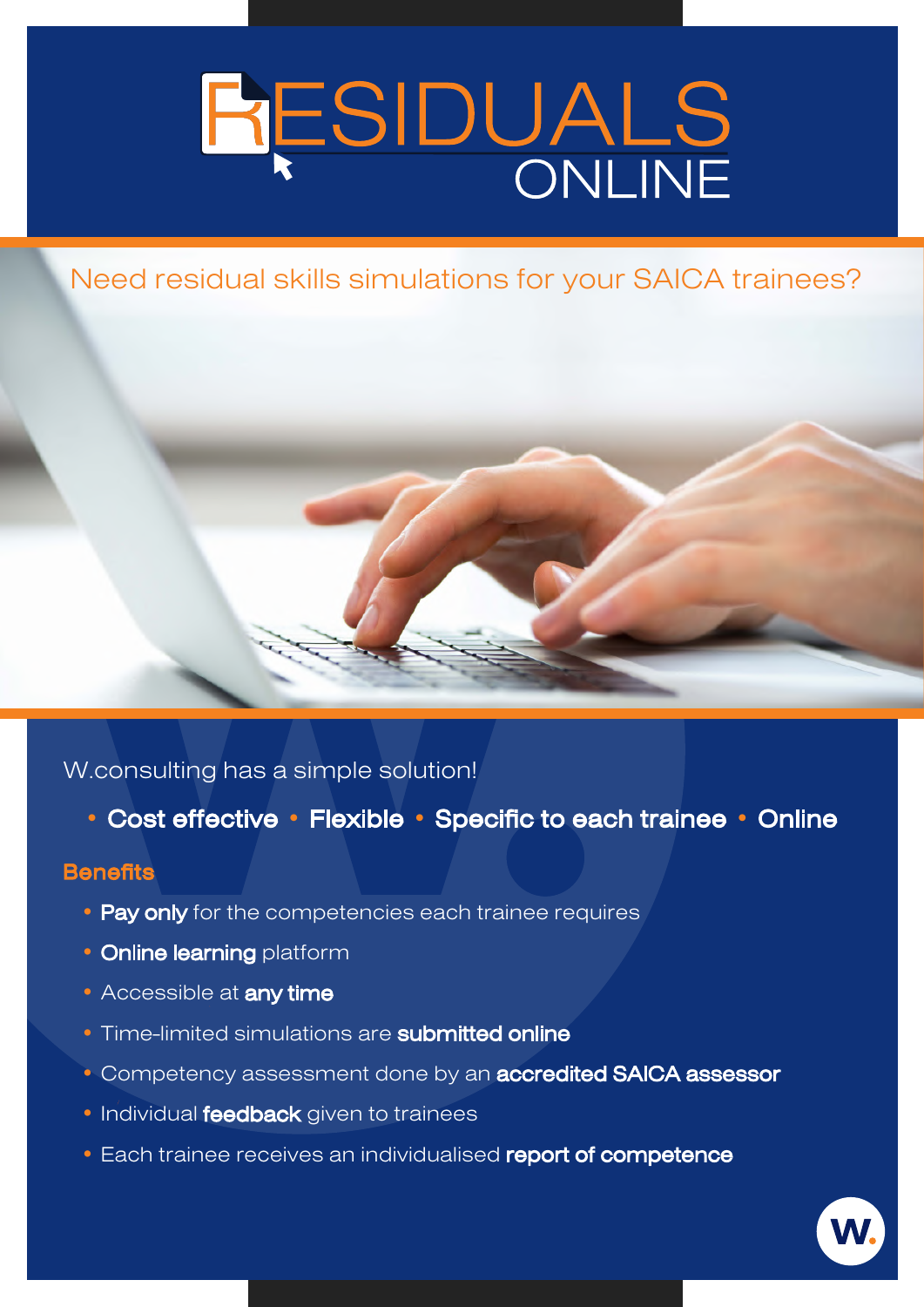

#### Cost effective

Simulations are priced from at only  $\bm{\mathsf{R}\,550}$  per assessment! Detailed pricing overleaf.

#### Cost saving

- *>* No need for costly classroom training
- *>* Save valuable manager and assessor time
- *>* Pay per competency
- *>* If a trainee already has a 4-rating for a competency, they do not require the simulation for that specific competency. The competencies are assessed on a needs-only basis and it is not a requirement for all your trainees to submit the same assessments as a tick-box exercise.

## W.consulting Residuals Online explained in 6 easy steps

- 1) Trainees use the W.consulting Residuals online learning platform as a learning resource and for their competency assessments.
- 2) Trainees can **access the learning platform at any time**, however, the assessment time is restricted.
- 3) We recommend that firms have their trainees use the 21 days of lockdown and complete their residuals whilst at home. As part of SAICAs requirements, trainees need to work independently from other trainees when they complete their assessments.
- 4) Trainees submit their competency assessments electronically.
- 5) Our team of SAICA-accredited assessors review the assessments and provide each trainee with an individualised report of competence with specific **feedback within 10 working days**
- 6) The trainee adds this report to their TSR as evidence for final sign-off by the training officer, as per the SAICA training regulations.